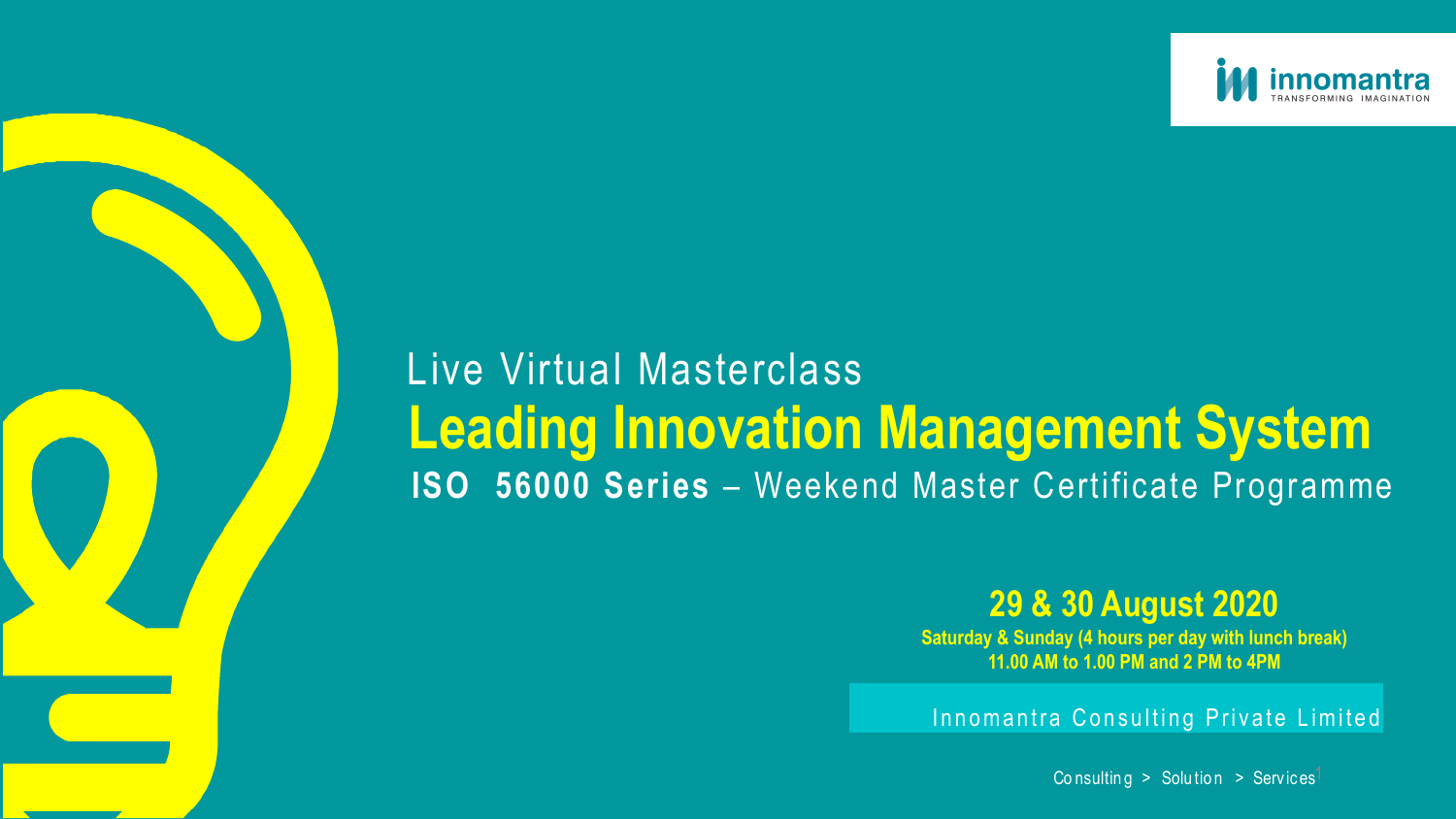### Create the Future

#### Innomantra's Innovation Management System

The masterclass on **Leading Innovation Management System – ISO 56000 Series** is organised and facilitated by **Innomantra Consulting Private Limited**, India's leading Innovation and Intellectual Property Consulting firm. Whatever be the nature of business or size of the organisation, it need to continually evolve in order to survive, and the Innovation Management System **ISO 56000** family will help them to do in a structured and effective way. The Innovation management system also helps organizations capture the best ideas and continually improve to keep up with the competition. The latest standard in the ISO innovation management series has just been published, so be the early mover to get certified through masterclass and move ahead to lead a competitive innovation world.

- ISO 56005, Innovation management Tools and methods for intellectual property management Guidance
- ISO 56006, Innovation management Strategic intelligence management Guidance
- ISO 56007, Innovation management Idea management
- ISO 56008, Innovation management Tools and methods for innovation operation measurements Guidance





The ISO 56000 family will also help organizations significantly amplify their ability to survive in our changing and uncertain world. They allows to reinvent their organisation through a system approach.

#### **ISO 56000, the ISO series on innovation management includes the following published documents:**

- ISO 56002, Innovation management Innovation management system Guidance
- ISO 56003, Innovation management Tools and methods for innovation partnership Guidance
- ISO 56004, Innovation management assessment Guidance

#### **Insights into standards in development, including:**

*"Innovation is about creating something new that adds value; this can be a product, a service, a business model or an organization. And the value that is added is not necessarily financial, it can also be social or environmental, for example,"* 

> *Alice de Casanove, Chair – ISO Technical Committee*

# Leading Innovation Management System Live Virtual Masterclass **ISO 56000 Series**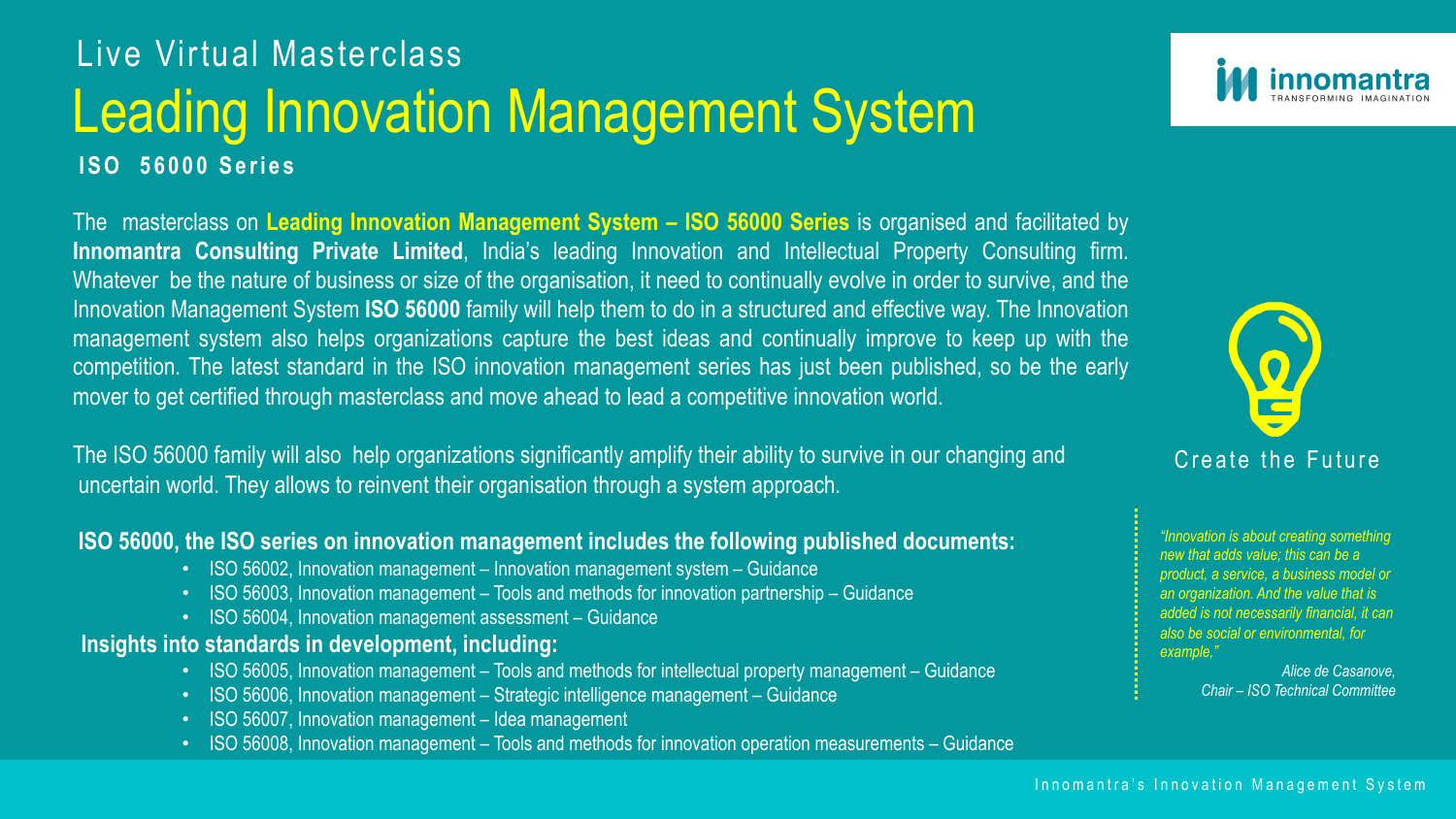The innovation management principles were developed to capture the essence of effective management of innovation activities. They are the stepping stone to understand the innovation management system.

Innomantra's Innovation Management System



#### **Target Participants as Panellist :**

Chief Innovation officers (CINO), Innovation Head, Business developers, Business managers, Innovation managers, Quality Head / Managers, Strategists, Product and R&D Heads, Business Excellence head , Innovation Practioner's etc. The session is also relevant for senior managers and leaders to understand the organization's needs of organizing itself for increase innovation performance.

# Leading Innovation Management System Live Virtual Masterclass **ISO 56000 Series**

#### **For Registration :**

Pease contact **Mr. Rakesh Babu K .L. ,** COO & Head, Centre for Innovation Training & Learning (CILT) m: +91 93421 19667 / e: rakeshb@innomantra.com The registration is on first-come-first serve basis.





**Panellist Fee INR 9,999/- (Incl. Taxes) / USD 125**

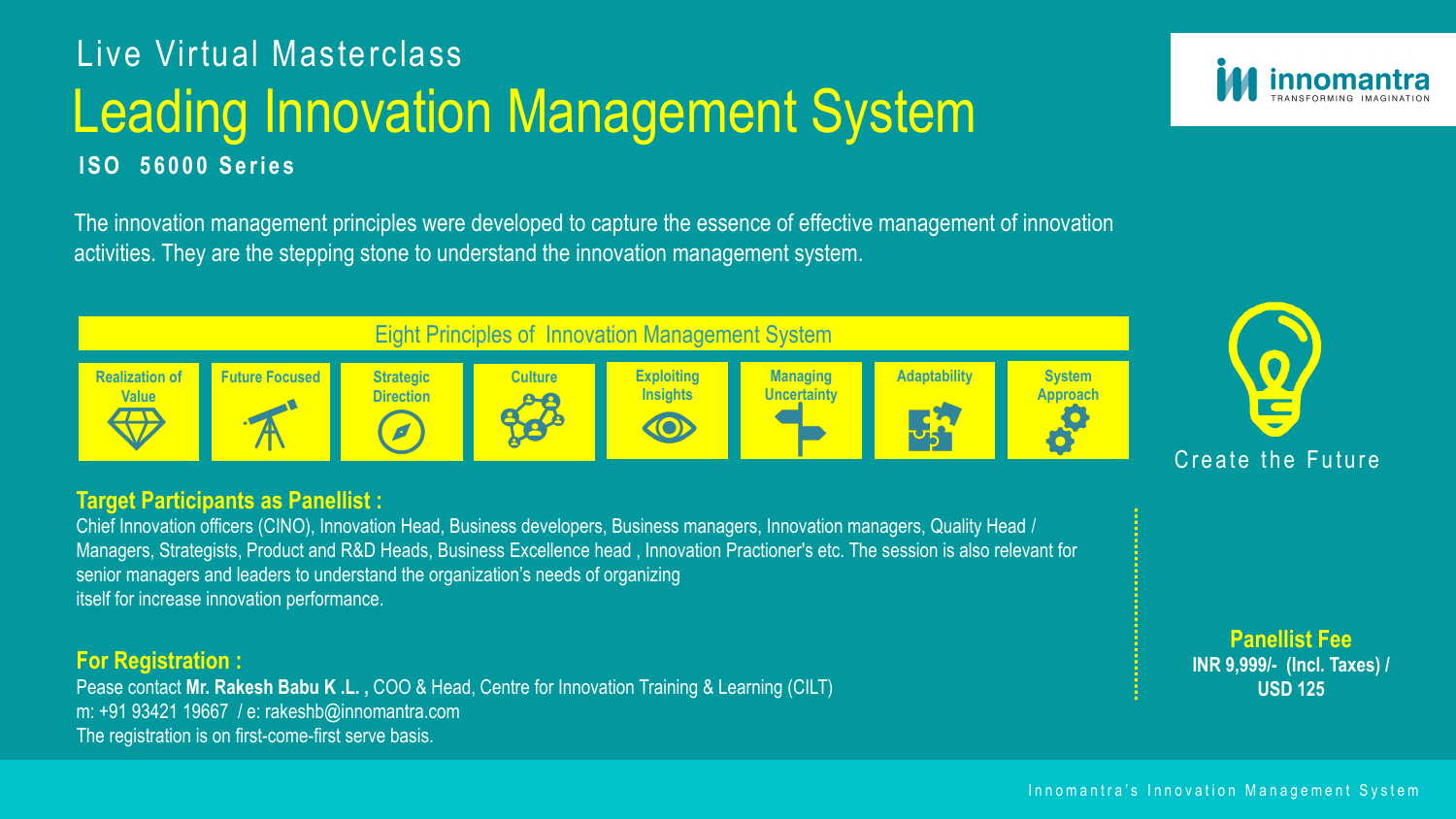

## Dr. Kumudhini R.

Principal - Strategic Innovation & IMS Practice Innomantra Consulting Private Limited India



Thejaswini Balaji Principal – IMS & Standards Practice Innomantra Consulting Private Limited



India

### **Master Facilitator** :



### About Innomantra :

Innomantra is a leading Digital, Innovation, and Intellectual property management consulting and services firm. It helps organisations to design and achieve their digital strategy from idea to implementation, Innovation Management Systems and Intellectual property goals by enhancing culture for amplified efficiency and exponential growth.Innovation3x and Discover Design Thinking describes the philosophy which it believes in, that innovative organisations must identify innovation goals that seek to achieve a 3x and beyond to boost in their performance. Innomantra's signature three-fold approach to innovation that looks at overall business strategy, people and functional systems in a digital ecosystem is globally recognised. Innomantra has a wide range of 50+ clients range from small and medium business to Fortune Global 500 organisations. It has a strategic alliance with global leaders in Digital and Innovation. Innomantra is headquartered in Bengaluru, India, and has a global presence.

## Leading Innovation Management System Live Virtual Masterclass **ISO 56000 Series**

CEO & Managing Director – Thought leader Innovation and IP Practice Innomantra Consulting Private Limited **India** 

www.innomantra.com / contact@innomantra.com





*This masterclass will give you an insight into models to drive both strategic and operative innovation work. It will go through the basics of innovation science, the innovation management role, definitions and descriptions of relevant innovation concepts, and details of the innovation process and the innovation management system as a foundation for strategic and operational innovation efforts from practioner's perspective* 

### Lokesh Venkataswamy